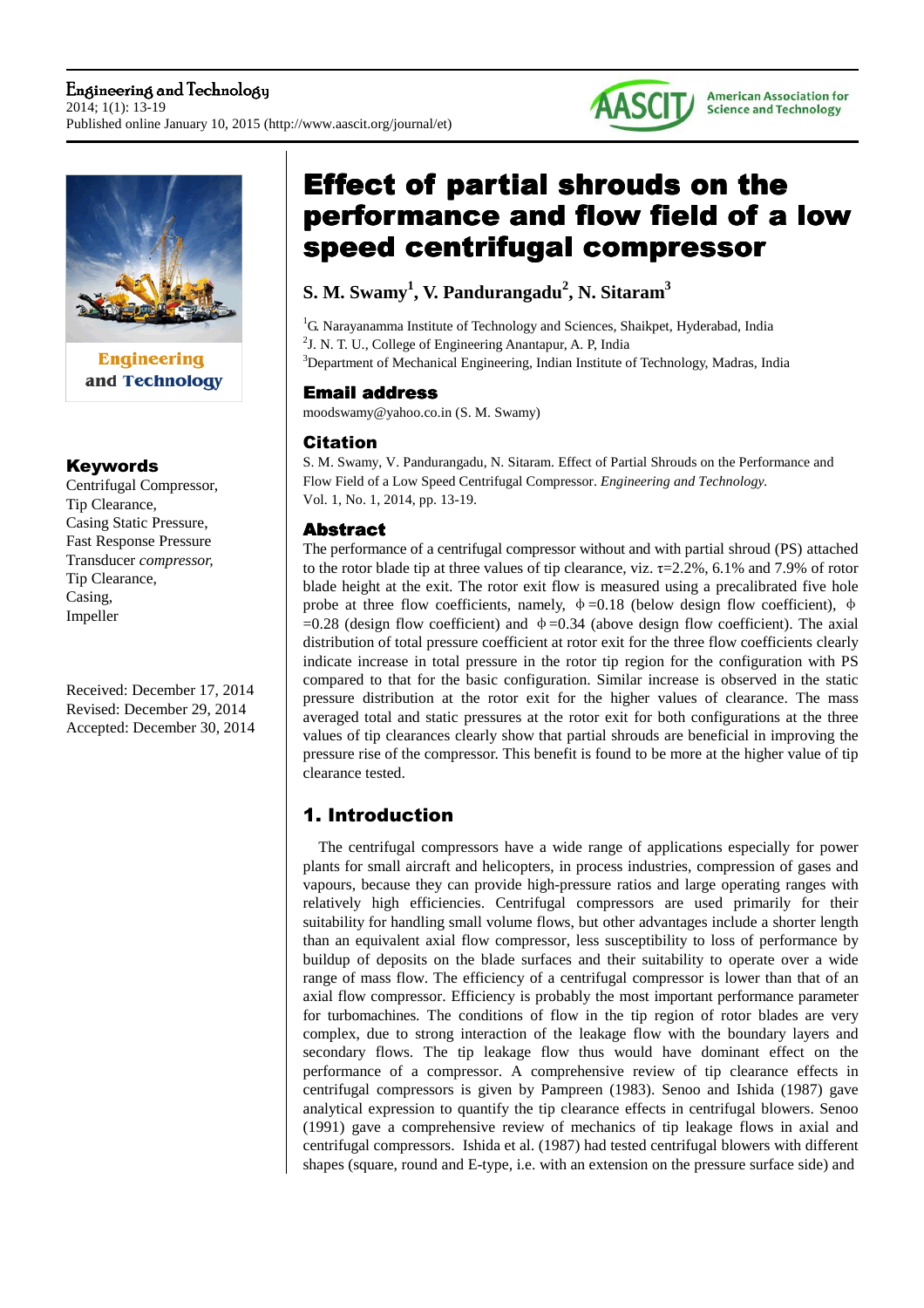found that E-type tip provided improved performance. Sitaram and Swamy (2011) had tested a centrifugal compressor with different types of passive means, viz. turbulence generator at different positions and partial shroud attached the rotor blade tip and found that the partial shroud gave improved performance at all the values of the tip clearance. Hence the present investigation is undertaken to further explore the reason for this improvements. The paper reports these measurements at three flow coefficients, namely  $\phi$ =0.18 (below design flow coefficient),  $\phi$ =0.28 (design flow coefficient) and  $\phi$ =0.34 (above design flow coefficient).

## 2. Experimental Facility, Partial Shroud and Instrumentation



*Fig. 1. Schematic diagram of centrifugal compressor setup* 

*Table 1. Design Details of the Rotor* 

| Total pressure rise, $\Delta p$ :                                                     | 300 mm WG                   |  |  |  |  |
|---------------------------------------------------------------------------------------|-----------------------------|--|--|--|--|
| Volume flow rate, V:                                                                  | $1.12 \text{ m}^3/\text{s}$ |  |  |  |  |
| Speed of rotation, N:                                                                 | $2000$ rpm                  |  |  |  |  |
| Shape number, $N_{sh}$ :                                                              | 0.092                       |  |  |  |  |
| No. of rotor blades, Z:                                                               | 16                          |  |  |  |  |
| Inducer hub diameter, $d_{1h}$ :                                                      | $160$ mm                    |  |  |  |  |
| Inducer tip diameter, $d_{1t}$ :                                                      | $300 \text{ mm}$            |  |  |  |  |
| Rotor tip diameter, $d_2$ :                                                           | $500$ mm                    |  |  |  |  |
| Blade height at the exit, $h_2$ :                                                     | 34.74 mm                    |  |  |  |  |
| Blade angle at inducer tip, $\beta_{11}$ :                                            | $35^\circ$                  |  |  |  |  |
| Blade angle inducer hub, $\beta_{1b}$ :                                               | $53^\circ$                  |  |  |  |  |
| Blade angle at exit, $\beta_2$ : (a) At hub:75°, (b) At mean section:90°, (c) At tip: |                             |  |  |  |  |
| $105^\circ$                                                                           |                             |  |  |  |  |
| All the angles are measured w. r. t. tangential direction                             |                             |  |  |  |  |

*Experimental Facility:* The present experimental investigations are carried on a low speed centrifugal compressor set up available in Thermal Turbomachines Laboratory, Department of Mechanical Engineering, Indian Institute of Technology Madras. A schematic layout of the experimental set up is shown in Fig. 1. The experimental set up consists of essentially a centrifugal rotor driven by a 5 kW D.C. motor with a rated speed of 2000 rpm. The D.C. motor is directly coupled to the shaft carrying the rotor. The main components of the compressor are suction duct, rotor,

vaneless diffuser formed by the front and rear walls of the casing and volute casing of circular cross section and a delivery duct with a throttle at its outlet and nozzle at the inlet.

The major design details of the compressor are given in Table 1.

*Partial Shroud:* The partial shrouds are made of stainless steel of 0.1 mm thickness. The stainless steel sheet is cut to the shape of rectangle pieces of 50 mm x 5 mm size. These rectangle pieces are attached to the tip of the blades using araldite. The configurations tested (basic configuration without partial shroud and configuration with partial shroud) are shown in Fig. 2. The blade-to-blade view showing the partial shroud on the rotor tip is also shown in Fig. 2.



*Fig. 2. Details of Configurations Tested* 

#### 2.1. Instrumentation

The performance of the compressor is determined by the change in the static pressure across the compressor. The static pressures on the suction duct and delivery duct are measured using a scanning box (Model FC091-3) and micromanometer (model FCO12) manufactured by M/s Furness Control Ltd. The scanning box contained 20 valves, which are numbered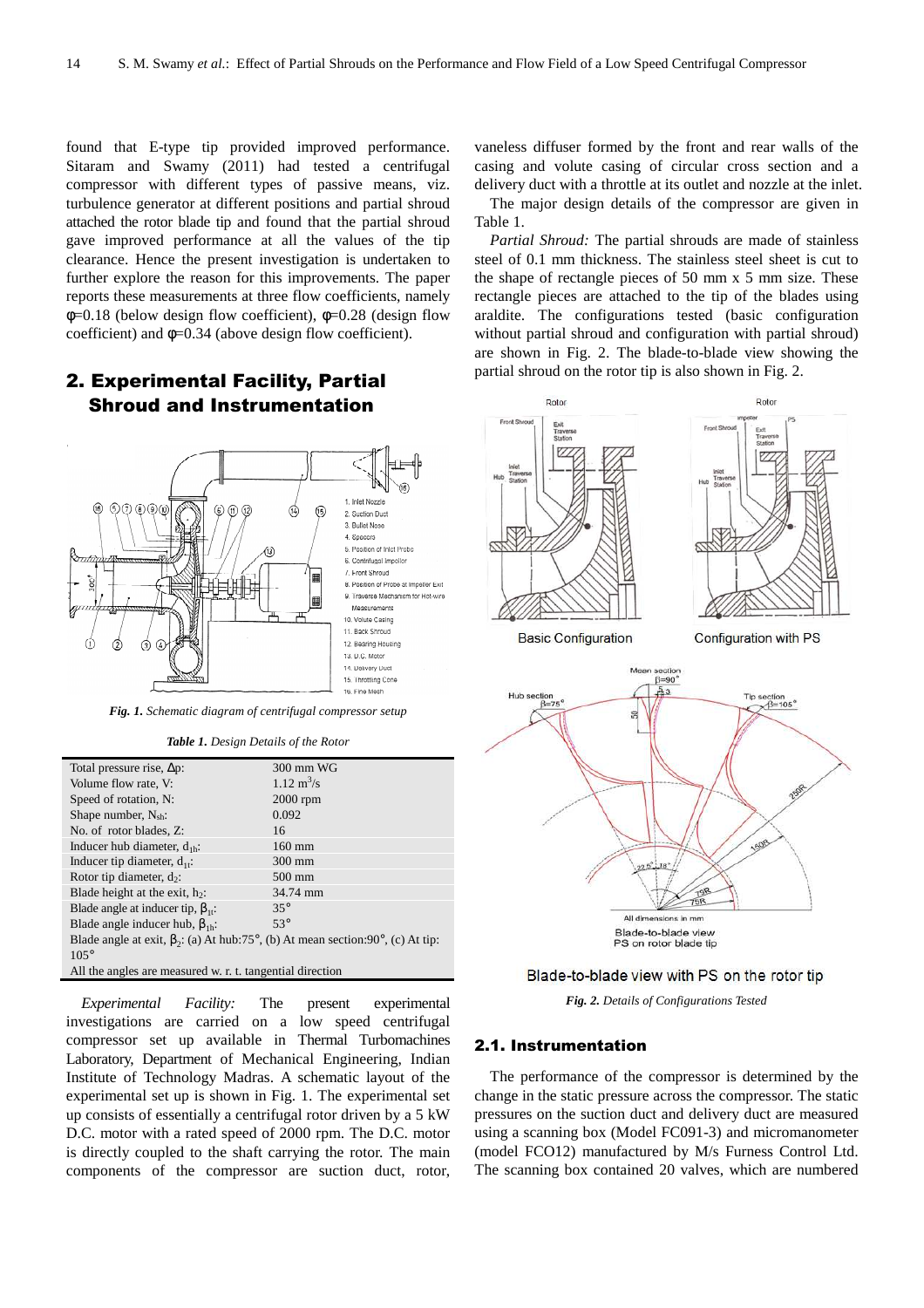sequentially. The pressures to be measured are connected to the numbered inputs. Pressure inputs are read in sequence by using the micromanometer. The micromanometer is a sensitive differential pressure measuring unit, capable of reading air pressures from 0.01 mm to 2000 mm WG. It would respond to pressure inputs upto 50 Hz. But the time constant potentiometer can be used to average the pressure fluctuations.

The speed of the centrifugal compressor is measured using a non-contact type digital tachometer. Four interconnected static pressure tappings on the inlet bell mouth casing wall at the throat section are used to determine the inlet velocity. Knowing the bellmouth area, the volume flow is calculated using a suitable value of coefficient of discharge for the bellmouth. A D.C. motor with a separate exciter drives the centrifugal compressor. The input power was measured by mean of voltmeters and ammeters connected separately for field and armature supplies. A suitable value of motor efficiency is used to get the rotor input power.

The static pressure on the diffuser is measured at the above tip clearance at three flow coefficients, viz.  $\phi$ =0.18 (below design flow coefficient),  $\phi = 0.28$  (design flow coefficient) and φ=0.34 (above design flow coefficient). A precalibrated five hole probe is used to measure the rotor exit flow at the three values of tip clearance and at the above three values of flow coefficient. The probe is calibrated at two velocities to estimate the effect of Reynolds number on the calibration and the effect is found to be small. The non-nulling method of Treaster and Yocum (1979) is used.

#### 3. Results and Discussion

Flow coefficient,  $\phi = \frac{V}{\pi d_2 b_2 U_2} = \frac{V_{2r}}{U_2}$ 

*Performance Characteristics:* The results of the present investigation are presented and discussed in this section. The performance of the compressor in terms of  $\Psi$  vs.  $\phi$  and  $\eta$ vs. φ are presented. The non-dimensional parameters are defined as follows:

c

 $2^{\sim}$  2

U  $\frac{V}{V}$  =

where

V=Volume flow  $(m^3/s)$  $d_2$ =Rotor tip diameter (m)  $b_2$ =Rotor blade width at exit (m)  $c_{2r}$ =Radial velocity at rotor exit (m/s) U2=Rotor tip speed (m/s) Energy coefficient,  $\psi = \sqrt{\frac{v^2}{c^2}}$ 2 W where W=Specific work  $(m^2/s^2)$  $=\frac{r d \cdot rs}{\rho}+\frac{G d \cdot Cs}{2}+g\Delta Z$  $\frac{p_d - p_s}{r} + \frac{c_d^2 - c_s^2}{r} + g$ 2  $-\frac{p_s}{s} + \frac{c_d^2 - c_s^2}{s} +$ Power coefficient,  $\gamma = \frac{C}{\rho A U_2^3} = \frac{V H}{\rho A U_2^3}$ 2η<sub>m</sub> El AU N 2 ρ η  $rac{2N_C}{\rho A U_2^3} =$ where  $N_c =$ Coupling power (Watts)  $A =$  Suction duct area  $(m^2)$ 

 $E =$  Motor voltage (Volts)  $I =$  Motor current (Amps)  $\eta_m =$  Motor efficiency

Compressor efficiency,  $\eta$  = c ρ N VW



*Fig. 3. Performance of the centrifugal compressor:* ψ *vs.* φ *curve* 

Figure 3 shows the performance characteristic in terms of energy coefficient,  $\psi$  vs. flow coefficient,  $\phi$  for the three values of tip clearance for both configurations. At all values of tip clearance, PS gives higher value of energy coefficient, as the partial shroud obstructs the tip leakage flow and allows it to mix with main flow at a further distance. It may be observed that the performance of the rotor without PS at  $\tau$ =2.2% is almost similar to that the rotor with PS at  $\tau$ =5.1%. Hence by using partial shroud the rotor can operate at higher clearances with mechanical safe margins but without sacrificing performance.



*Fig. 4. Performance of the centrifugal compressor:* η *vs.* φ *curve*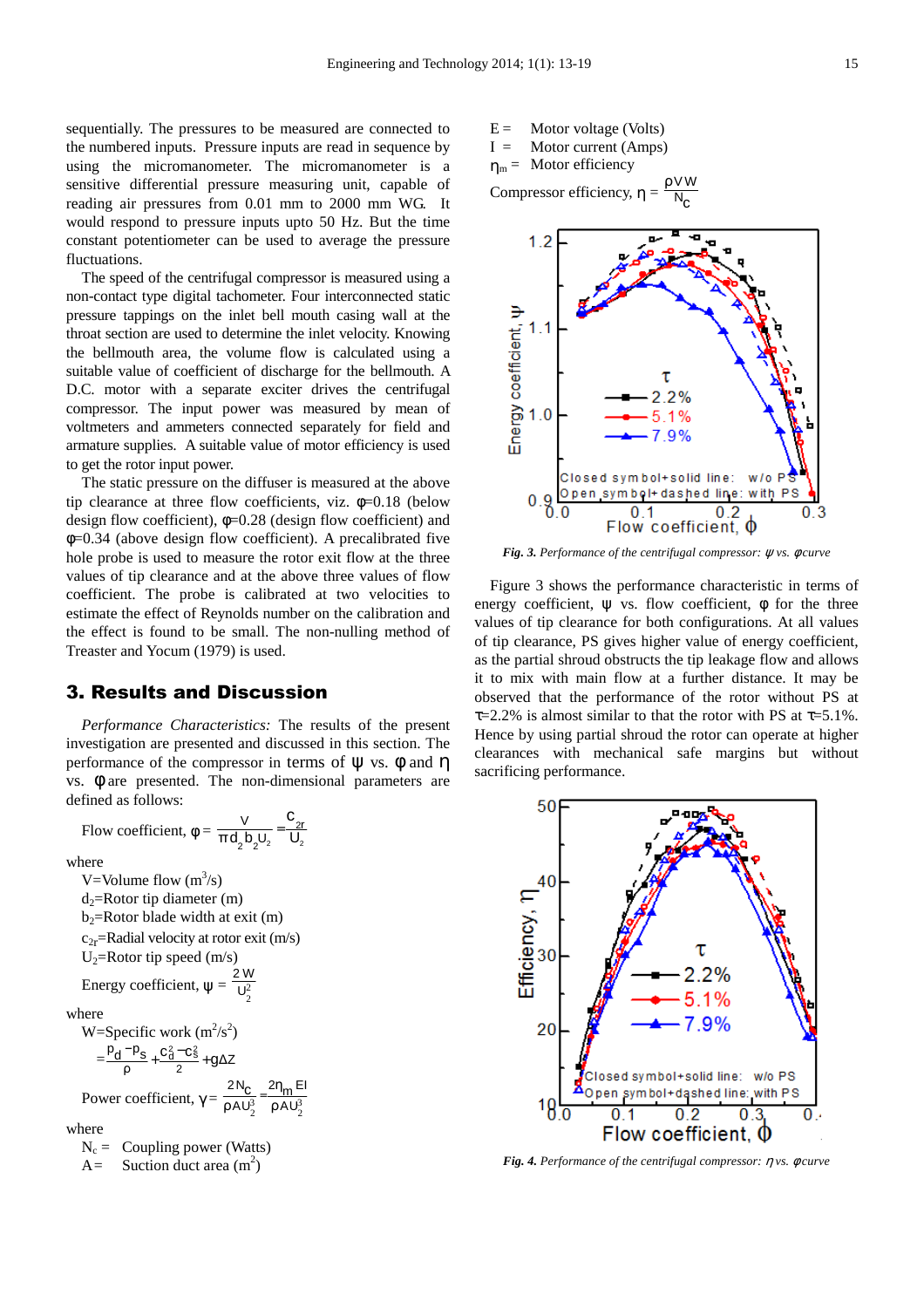Figure 4 shows the performance characteristic in terms of efficiency,  $\eta$  vs. flow coefficient,  $\phi$  for the three values of tip clearance for both configurations. At all values of tip clearance, PS gives higher value of efficiency compared to that without PS due to reduced tip leakage flows. In fact the efficiency of the rotor with PS even at the highest value of tip clearance tested is higher than the efficiency of the rotor without partial shroud at the lowest value of tip clearance.

The most important performance parameters showing the effect of PS are presented in Table 2. It can be concluded that partial shroud is very beneficial to the performance of the compressor. The possible reason for the improvement in the compressor performance due to this small extension reducing tip leakage flows.

It must be emphasized here that the performance presented above includes not only losses in the rotor, but also losses in the diffuser, volute and downstream duct with 90° bends.

*Table 2. Effect of tip clearance on*  $\psi_{max}$  *and*  $\eta_{max}$ 

| Details of<br>Configuration | $\tau$ (%) | $V_{\text{max}}$ | $\phi$ at $\psi_{\text{max}}$ | $\eta$ at $\psi_{\text{max}}$ | $\eta_{\rm nuc}$ | $\phi$ at $\eta_{\text{max}}$ |
|-----------------------------|------------|------------------|-------------------------------|-------------------------------|------------------|-------------------------------|
| Without PS                  | 2.2        | 1.188            | 0.169                         | 44.5                          | 47.1             | 0.217                         |
|                             | 6.1        | 1.173            | 0.156                         | 39.9                          | 45.4             | 0.237                         |
|                             | 7.9        | 1.153            | 0.121                         | 31.9                          | 45.5             | 0.230                         |
| With PS                     | 2.2        | 1.204            | 0.139                         | 44.8                          | 49.7             | 0.237                         |
|                             | 6.1        | 1.186            | 0.109                         | 36.6                          | 49.4             | 0.241                         |
|                             | 7.9        | 1.185            | 0.101                         | 33.5                          | 48.6             | 0.222                         |



*Static pressure on casing:* The static pressure distribution on the casing for the three values of tip clearance at three flow coefficients for both configurations is shown in Fig. 5. On the casing, 8 nos. of static pressure taps are provided from the inducer leading edge to the rotor exit. The locations of the taps are shown as inset in Fig. 3. The casing has its inner contour shaped to match the rotor blade tip from the inlet to the exit of the rotor. The static pressure measurements on the casing give an indication of variation of the static pressure developed in the tip region of the rotor. The static pressure

coefficient is defined as follows:

$$
w_s = 2 P_W / \rho U_2^2
$$

From the figure it can be seen that the static pressure distribution is high for lower tip clearance when compared that at the higher tip clearance for all the flow coefficients. For the high flow coefficient considered, reduction in static pressure is higher near the inducer when compared to that at low flow coefficient. The pressure initially decreases due to suction and then uniformly increases, indicating that there is no dead zone or eddies near the casing region inside rotor and of the energy is transferred smoothly to the fluid near the casing.

*Table 3. Meridional view of impeller showing static pressure measurement positions.* 

| <b>S.NO.</b>            |  |                                  |  |      |      |
|-------------------------|--|----------------------------------|--|------|------|
| $\mathbf{m}$<br>$m_{o}$ |  | $-0.13$ 0.00 0.10 0.26 0.40 0.67 |  | 0.88 | 1.00 |

#### 3.1. Rotor Exit Flow Measurements

*Total Pressure Coefficient,* ψ*o:* The distribution of total pressure coefficient at the rotor exit for both configurations and three flow coefficients at the three values of tip clearances is shown in Fig. 6. The total pressure coefficient is defined as follows:

$$
\Psi_{\rm O} = 2 P_{\rm O} / \rho U_2^2
$$



*Fig. 6. Distribution of total pressure coefficient at the rotor exit (For legend see Fig. 5)* 

From the figure, it can be clearly seen that rotor with partial shroud (PS) shows increased total pressure coefficient,  $(\psi_0)$  compared to basic configuration for all the flow coefficients at the tip clearance ( $\tau$ =2.2%). From the figure, it can be seen that the extent of region of improvement increases with reduction in flow coefficient. That means the higher the loading more is the benefit due to the partial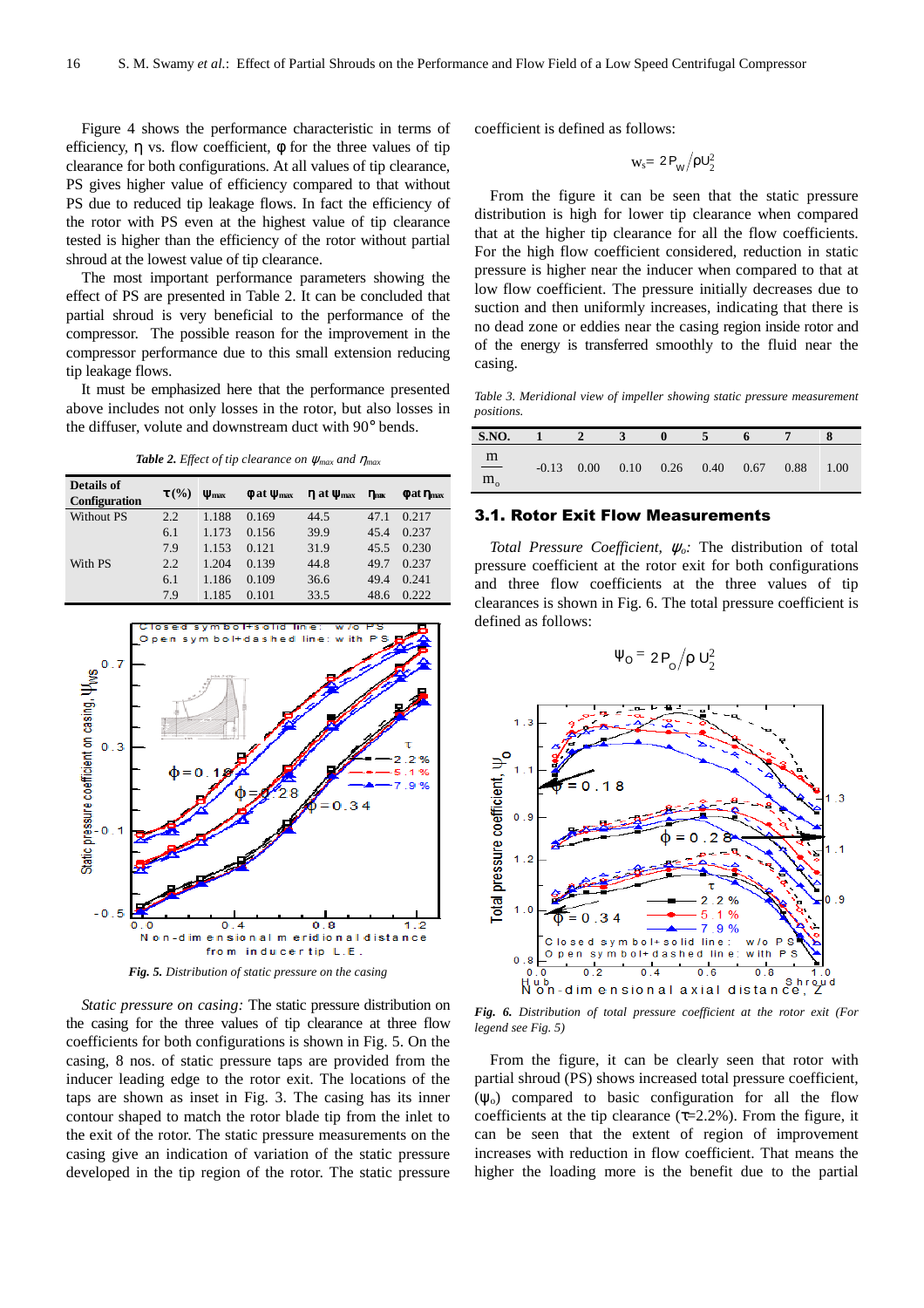shroud. For the tip clearance  $\tau = 5.1\%$ , the benefits of PS are reduced. It can also be observed that, the total pressure coefficient increases as the flow coefficient decreases for all the tip clearances. For tip clearance  $\tau$ =7.9% configuration with partial shroud also shows higher total pressure coefficient compared to basic configuration. This may be attributed to the partial shrouds attached to the tip of the blades restricting the tip leakage flow and hence increased total pressure is obtained. Trend of the total pressure coefficient is almost same for both configurations at three values of tip clearances.

*Static Pressure Coefficient,* ψ*s:* The static pressure coefficient distribution at the rotor exit for two configurations and three flow coefficients for three values of tip clearances is shown in Fig. 7. The static pressure coefficient is defined as follows:



 $\Psi_{\rm s}$  = 2  $\mathsf{P}_{\rm s}$  /  $\mathsf{p}$  U<sub>2</sub>

*Fig. 7. Distribution of static pressure coefficient at the rotor exit* 

From the figure, it can be clearly seen that rotor with partial shroud (PS) shows increased static pressure coefficient,  $(\psi_s)$  compared to basic configuration for all the flow coefficients at the three values of tip clearances  $(\tau=2.2\%$ , 5.1% and 7.9%). Similar to total pressure distribution, PS improves static pressure for a larger extent from the shroud, as the flow coefficient decreases. It can also be observed that, the static pressure coefficient is increasing as the flow coefficient increases for all the tip clearances. This may be attributed to the partial shrouds attached to the tip of the blades restricting the tip leakage flow. Trend of the static pressure coefficient is almost same for both configurations at

three values of tip clearances.

*Absolute Velocity, c:* The axial distribution of nondimensional absolute velocity at the rotor exit for two configurations and three flow coefficients for three values of tip clearances is shown in Fig. 8. Velocity and its radial and tangential components are non-dimensionalized with the rotor tip speed. From the figure, it can be seen that the absolute velocity increases with flow coefficient for all the tip clearances. For the three values of tip clearances at two flow coefficients (φ=0.34 and 0.28) clearly indicates an increase in absolute velocity in the rotor shroud region for the configuration with partial shroud, compared to the basic configuration. This is due to increase in tangential velocity, which means increased energy transfer. At flow coefficient  $(\phi=0.34)$  an increase in absolute velocity is seen in the rotor hub region for the configuration with partial shroud, compared to the basic configuration. Trend of the absolute velocity is almost same for both configurations at three values of tip clearances. A careful study of this figure shows that basic configuration give lower absolute velocity for all the flow coefficients and for the three values of tip clearances. This lower absolute velocity is due to leakage flow in the flow field, which mixes with the main flow at the exit, resulting in lower values of velocities.



*Fig. 8. Distribution of non-dimensional absolute velocity at the rotor exit* 

*Radial Velocity, cr:* The distribution of non-dimensional radial velocity at the rotor exit for three flow coefficients and two rotor configurations for three values of tip clearances is shown in Fig. 9. For three values of tip clearances, it can seen that radial velocity increased at flow coefficients  $(\phi=0.34$  and 0.28) in the rotor shroud region for the configuration with partial shroud, compared to the basic configuration. It can be observed from the figures that at the shroud region for three values of flow coefficients show decrease in radial velocity for hub region. At shroud region, boundary layer thickness increases due to partial shroud. Therefore higher loading on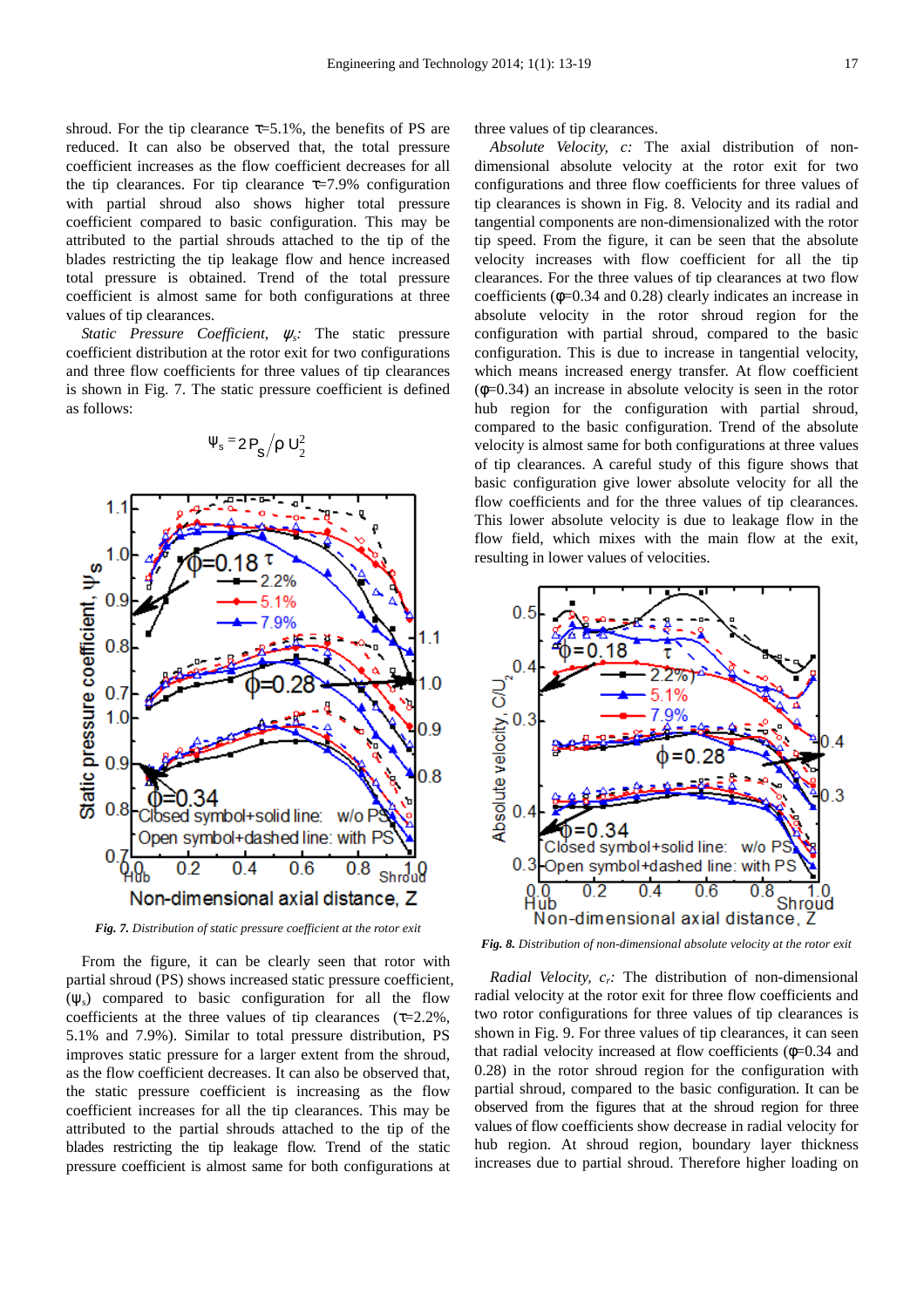

the blade causes decrease in radial velocity in the hub region.

*Fig. 9. Distribution of non-dimensional radial velocity at the rotor exit* 

*Tangential Velocity, cu:* The axial distribution of nondimensional tangential velocity for the three flow coefficients and for both configurations, and for three values of tip clearances at the rotor exit is shown in Fig. 10. From the figure, it can be clearly shown that configuration with partial shroud increases tangential velocity for two flow coefficients  $(\phi=0.34$  and 0.28) compared to the basic configuration of rotor. But at flow coefficient  $(\phi=0.18)$ , configuration with partial shroud shows increased tangential velocity for hub region. Also the trend of tangential velocity is almost same for both configurations at the three values of flow coefficients.



*Fig. 10. Distribution of non-dimensional tangential velocity at the rotor exit* 

*Mass Averaged Performance of the Compressor:* Mass averaged performance of compressor (Fig. 11) shows the variation of mass averaged values of total pressure coefficient ( $\psi_0$ ) and static pressure coefficient ( $\psi_s$ ) with flow coefficient. The mass averaged values are defined as follows:

$$
\overline{\psi}_{O}=\underset{h}{\overset{s}{\int}}\psi_{O}c_{r}dx\overset{s}{\underset{h}{\int}}c_{r}dx\ \&\ \overline{\psi}_{s}=\underset{h}{\overset{s}{\int}}\psi_{s}c_{r}dx\overset{s}{\underset{h}{\int}}c_{r}dx
$$



*Fig. 11. Mass averaged performance of the rotor* 

The mass averaged values of total pressure coefficient  $(\psi_0)$ and static pressure coefficient  $(\Psi_s)$  at the rotor exit for both configurations at the three values of tip clearances clearly show that partial shrouds are beneficial in improving the pressure rise of the compressor, compared to the basic configuration. It can also be observed that, the mass averaged values of total pressure coefficient  $(\Psi_0)$  and static pressure coefficient  $(\psi_s)$  at the rotor exit for both configurations at the three values of tip clearances, increasing as the flow coefficient decreases. Also mass averaged values decrease with increase in tip clearance. From the figure, partial shrouds are found to have more beneficial effects at higher values of tip clearance.

#### 4. Conclusions

The following major conclusions are drawn from the present investigation.

- 1. Configurations with partial shroud (PS) shows higher energy coefficient and efficiency compared to the basic configuration at all the values of tip clearance.
- 2. Basic configuration at  $\tau$ =7.9% gives poor performance i.e. reduced operating range, reduced energy coefficient and efficiency over the entire operating range. Partial shrouds have beneficial effects in increasing energy coefficient and efficiency of compressor.
- 3. For three values of tip clearances, it can seen that radial velocity increased at flow coefficients  $(\phi=0.34$  and 0.28) in the rotor shroud region for the configuration with partial